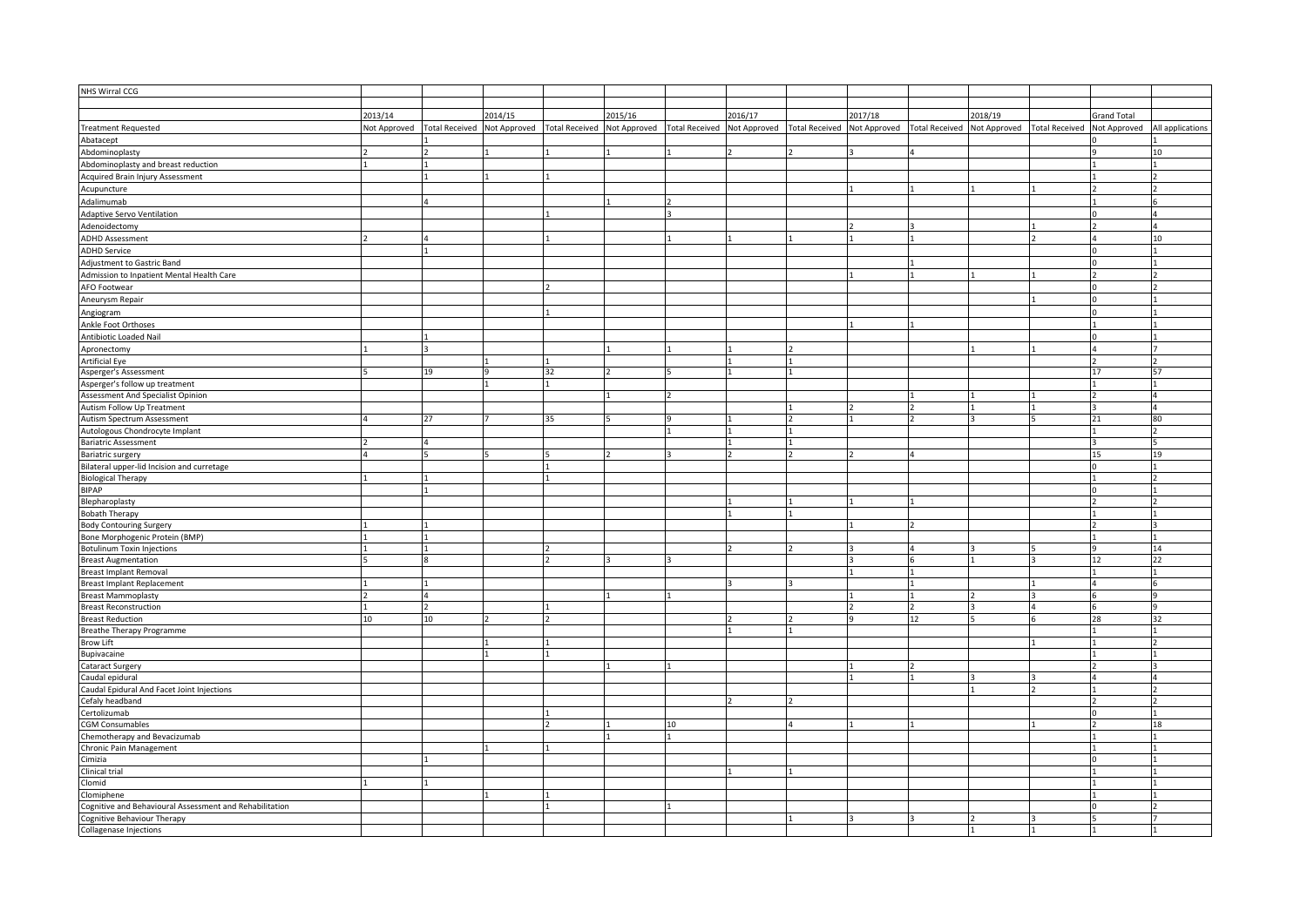| Continuation of Ruxotilinib                           |  |  |    |  |              |  |    |    |
|-------------------------------------------------------|--|--|----|--|--------------|--|----|----|
| <b>Continuous Glucose Monitoring</b>                  |  |  |    |  | $\mathbf{q}$ |  | 11 | 27 |
| Corporoplasty                                         |  |  |    |  |              |  |    |    |
| <b>Corrective Lenses</b>                              |  |  |    |  |              |  |    |    |
| Cosmetic Surgery                                      |  |  |    |  |              |  |    |    |
| <b>Cosmetic Surgery Assessment</b>                    |  |  |    |  |              |  |    |    |
| Cosyfit bed                                           |  |  |    |  |              |  |    |    |
|                                                       |  |  |    |  |              |  |    | 13 |
| Cough Assist Device                                   |  |  |    |  |              |  |    |    |
| Counselling                                           |  |  |    |  |              |  |    |    |
| Counselling Sessions Using Sign Language              |  |  | 12 |  |              |  | 13 | 28 |
| CPAP Machine Upgrade                                  |  |  |    |  |              |  |    |    |
| <b>CPAP Therapy</b>                                   |  |  |    |  |              |  |    |    |
| Cryotherapy                                           |  |  |    |  |              |  |    |    |
| Custom Made Foot Orthoses                             |  |  |    |  |              |  |    |    |
| Custom-made Footware                                  |  |  |    |  |              |  |    |    |
| Dental Implants                                       |  |  |    |  |              |  |    |    |
| <b>DI IUI</b>                                         |  |  |    |  |              |  |    |    |
|                                                       |  |  |    |  |              |  |    |    |
| Dilatation And Curettage/Hysteroscopy                 |  |  |    |  |              |  |    |    |
| Discectomy for Lumbar Spine Prolapse                  |  |  |    |  |              |  |    |    |
| Dissociative Identity Disorder assessment and therapy |  |  |    |  |              |  |    |    |
| Divergent squint surgery                              |  |  |    |  |              |  |    |    |
| Dolutegravir                                          |  |  |    |  |              |  |    |    |
| Ear Exploration                                       |  |  |    |  |              |  |    |    |
| Ear Lobe Surgery                                      |  |  |    |  |              |  |    |    |
|                                                       |  |  |    |  |              |  |    |    |
| <b>Egg Collection</b>                                 |  |  |    |  |              |  |    |    |
| <b>Egg Donation</b>                                   |  |  |    |  |              |  |    |    |
| Egg Freezing                                          |  |  |    |  |              |  |    |    |
| Egg harvesting and freezing                           |  |  |    |  |              |  |    |    |
| Eltrombopag                                           |  |  |    |  |              |  |    |    |
| Enbrel                                                |  |  |    |  |              |  |    |    |
| <b>ENT</b> assessment                                 |  |  |    |  |              |  |    |    |
| <b>Enterra Therapy</b>                                |  |  |    |  |              |  |    |    |
| Enucleation                                           |  |  |    |  |              |  |    |    |
|                                                       |  |  |    |  |              |  |    |    |
| Epidural Injection                                    |  |  |    |  |              |  |    |    |
| Equipment                                             |  |  |    |  |              |  |    |    |
| Etanercept                                            |  |  |    |  |              |  |    |    |
| <b>Excision Of Anal Skin Tags</b>                     |  |  |    |  |              |  |    |    |
| <b>Excision of Cyst</b>                               |  |  |    |  |              |  |    |    |
| Excision of ganglion                                  |  |  |    |  |              |  |    | 10 |
| Excision Of Keloid Tissue In Ears                     |  |  |    |  |              |  |    |    |
|                                                       |  |  |    |  |              |  |    |    |
| Excision of Lipoma                                    |  |  |    |  |              |  |    |    |
| Excision of neurofribromas                            |  |  |    |  |              |  |    |    |
| Excision of Skin Tag                                  |  |  |    |  |              |  |    |    |
| Excisional surgery and TCA injections                 |  |  |    |  |              |  |    |    |
| Exogen Bone Stimulator                                |  |  |    |  |              |  |    |    |
| <b>Exogen Therapy</b>                                 |  |  |    |  |              |  |    |    |
| Extracorporeal Shock Wave Therapy                     |  |  |    |  |              |  |    |    |
| Eye Gaze Equipment                                    |  |  |    |  |              |  |    |    |
| Eye Surgery                                           |  |  |    |  |              |  |    |    |
|                                                       |  |  |    |  |              |  |    |    |
| <b>Eyebrow Repositioning</b>                          |  |  |    |  |              |  |    |    |
| <b>Eyelid Surgery</b>                                 |  |  |    |  |              |  |    |    |
| Facet Joint Injections                                |  |  |    |  |              |  |    |    |
| Facial Laser Hair Removal                             |  |  |    |  |              |  |    |    |
| Facial Physiotherapy                                  |  |  |    |  |              |  |    |    |
| Fat Transfer                                          |  |  |    |  |              |  |    |    |
| Feeding Psychology Assessment                         |  |  |    |  |              |  |    |    |
| Fertility                                             |  |  |    |  |              |  |    |    |
|                                                       |  |  |    |  |              |  |    | 14 |
| Fertility preservation treatment                      |  |  |    |  |              |  |    |    |
| FES Assessment For Foot Drop                          |  |  |    |  |              |  |    |    |
| FES Cuff                                              |  |  |    |  |              |  |    |    |
| FES Treatment for Foot Drop                           |  |  |    |  |              |  |    | 22 |
| Foam dressings                                        |  |  |    |  |              |  |    |    |
| Follow-ups                                            |  |  |    |  |              |  |    |    |
| Foot Orthoses                                         |  |  |    |  |              |  |    |    |
|                                                       |  |  |    |  |              |  |    |    |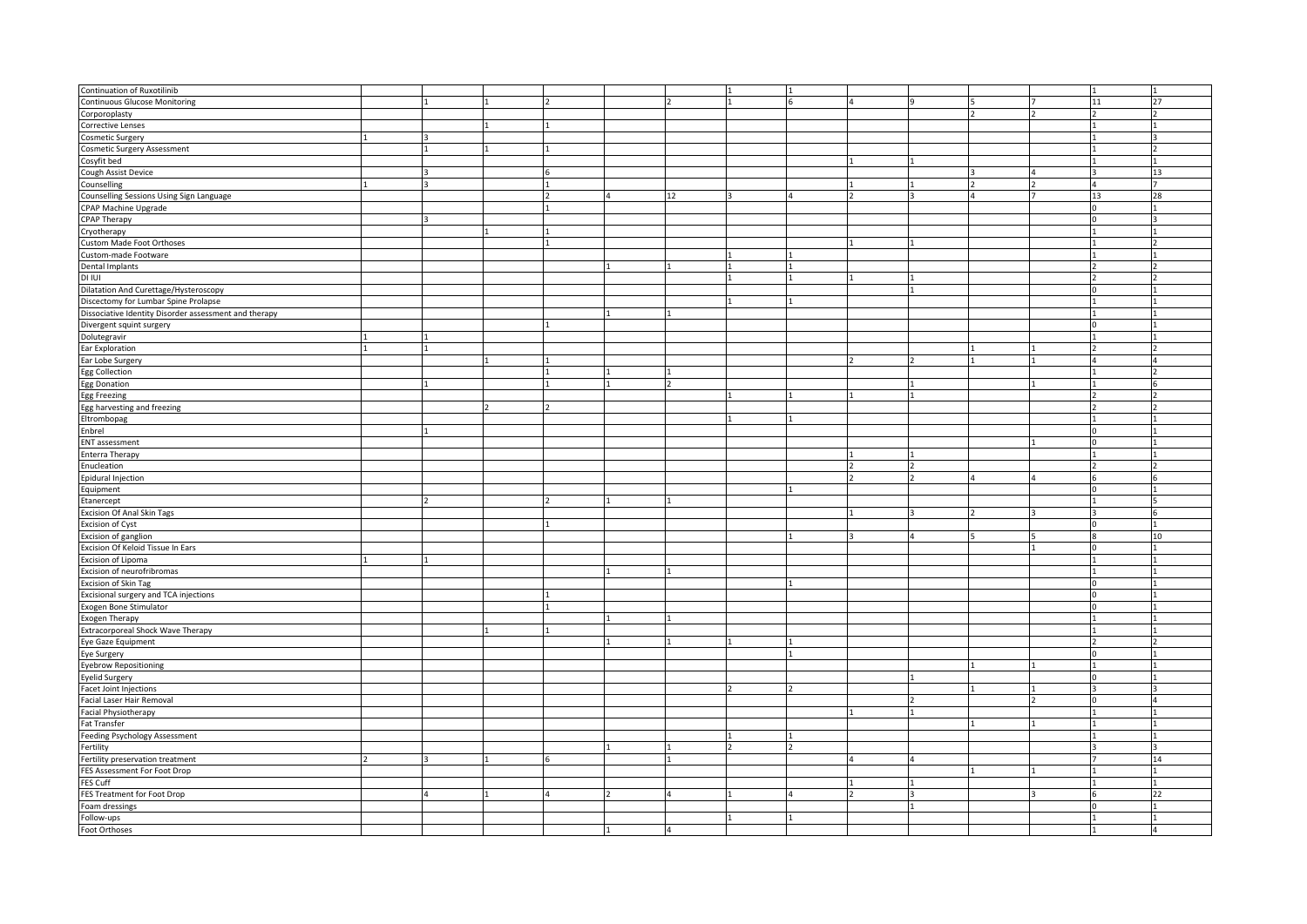| Footwear to accommodate bilateral AFO                        |    |    |    |    |    |    |    |
|--------------------------------------------------------------|----|----|----|----|----|----|----|
| Freestyle Libre                                              |    |    |    |    |    |    |    |
| <b>Gamete Freezing</b>                                       |    |    |    |    |    |    |    |
| <b>Gastric Band</b>                                          |    |    |    |    |    |    |    |
| Gastric band removal                                         |    |    |    |    |    |    |    |
|                                                              |    |    |    |    |    |    |    |
| <b>Gastric Neuromodulation</b>                               |    |    |    |    |    |    |    |
| Gastric Pacemaker                                            |    |    |    |    |    |    |    |
| Gender Identity Disorder Assessment                          |    |    |    |    |    |    |    |
| Gender Reassignment Surgery                                  |    |    |    |    |    |    |    |
| <b>Genetic Screening</b>                                     |    |    |    |    |    |    |    |
| Golimumab                                                    |    |    |    |    |    |    |    |
|                                                              |    |    |    |    |    |    |    |
| Ground reaction orthoseis and contracture correctiion device |    |    |    |    |    |    |    |
| Gynaecomastia Surgery                                        |    |    |    |    |    |    |    |
| Hair Graft/ Extensions                                       |    |    |    |    |    |    |    |
| Hair interlace system                                        |    |    |    |    |    |    |    |
|                                                              |    |    |    |    |    |    |    |
| Hair Transplant                                              |    |    |    |    |    |    |    |
| Hearing Aids With Bluetooth                                  |    |    |    |    |    |    |    |
| <b>Herceptin Treatment</b>                                   |    |    |    |    |    |    |    |
| Hernia Repair                                                |    |    |    |    |    |    |    |
| <b>Hip Replacement</b>                                       |    |    |    |    |    |    |    |
|                                                              |    |    |    |    |    |    |    |
| Home Parenteral Nutrition                                    |    |    |    |    |    |    |    |
| Home visit from Specialist Psychiatrist                      |    |    |    |    |    |    |    |
| Homeopathic Drugs for IBS                                    |    |    |    |    |    |    |    |
| Humira                                                       |    |    |    |    |    |    |    |
|                                                              |    |    |    |    |    |    |    |
| Hyaluronic Acid Injection                                    |    |    |    |    |    |    |    |
| Hyperbaric Oxygen Therapy                                    |    |    |    |    |    |    |    |
| <b>Hypertension - Device Therapy</b>                         |    |    |    |    |    |    |    |
| Hysterectomy                                                 |    |    |    |    |    |    |    |
| Implant Replacement                                          |    |    |    |    |    |    |    |
|                                                              |    |    |    |    |    |    |    |
| <b>Implantable Electrical Stimulation</b>                    |    |    |    |    |    |    |    |
| Incision and drainage of hordeolum of left upper lid         |    |    |    |    |    |    |    |
|                                                              |    |    |    |    |    |    |    |
| Increased prescription                                       |    |    |    |    |    |    |    |
|                                                              |    |    |    |    |    |    |    |
| Infliximab                                                   |    |    |    |    |    |    |    |
| <b>Inpatient Rehabilitation</b>                              |    |    |    |    |    |    |    |
| Inpatient stay extension                                     |    |    |    |    |    |    |    |
| <b>Insulin Pump Consumables</b>                              |    | 6  |    | 13 |    |    | 29 |
| Insulin pump with consumables                                | 14 | 10 | 19 | 23 | 17 | 13 | 96 |
|                                                              |    |    |    |    |    |    |    |
| Intensive Physiotherapy                                      |    |    |    |    |    |    |    |
| Interferon                                                   |    |    |    |    |    |    |    |
| Intravenous Immunoglobulin                                   |    |    |    |    |    |    |    |
| Iontophoresis Machine                                        |    |    |    |    |    |    |    |
|                                                              |    |    |    |    |    |    |    |
| I-Port Advance                                               |    |    |    |    |    |    |    |
| IUI                                                          |    |    |    |    |    |    |    |
| <b>IVF Treatment</b>                                         |    | 10 | 12 |    |    |    | 42 |
| Joint Injection                                              |    |    |    |    |    |    |    |
| Ketogenic Diet                                               |    |    |    |    |    |    |    |
|                                                              |    |    |    |    |    |    |    |
| Knee Ankle Foot Orthoses                                     |    |    |    |    |    |    |    |
| Knee Brace                                                   |    |    |    |    |    |    |    |
| Knee Brace AFO                                               |    |    |    |    |    |    |    |
| Knee Replacement                                             |    |    |    |    |    |    |    |
| Labiaplasty                                                  |    |    |    |    |    |    |    |
|                                                              |    |    |    |    |    |    |    |
| Laparoscopyic Procedure                                      |    |    |    |    |    |    |    |
| Laser Hair Removal                                           |    |    |    |    |    |    | 14 |
| Laser Treatment                                              |    |    |    |    |    |    |    |
| Learning Disability Assessment                               |    |    |    |    |    |    |    |
| Linx Surgery                                                 |    |    |    |    |    |    |    |
|                                                              |    |    |    |    |    |    |    |
| Liothyroxine                                                 |    |    |    |    |    |    |    |
| Lipofilling                                                  |    |    |    |    |    |    |    |
| Liposuction                                                  |    |    |    |    |    |    |    |
| Lucentis                                                     |    |    |    |    |    |    |    |
|                                                              |    |    |    |    |    |    |    |
| Lumbar FF                                                    |    |    |    |    |    |    |    |
| Lycra Suit                                                   |    |    |    |    |    |    |    |
| Lymphoedema Assessment<br>Made to measure footwear           |    |    |    |    |    |    |    |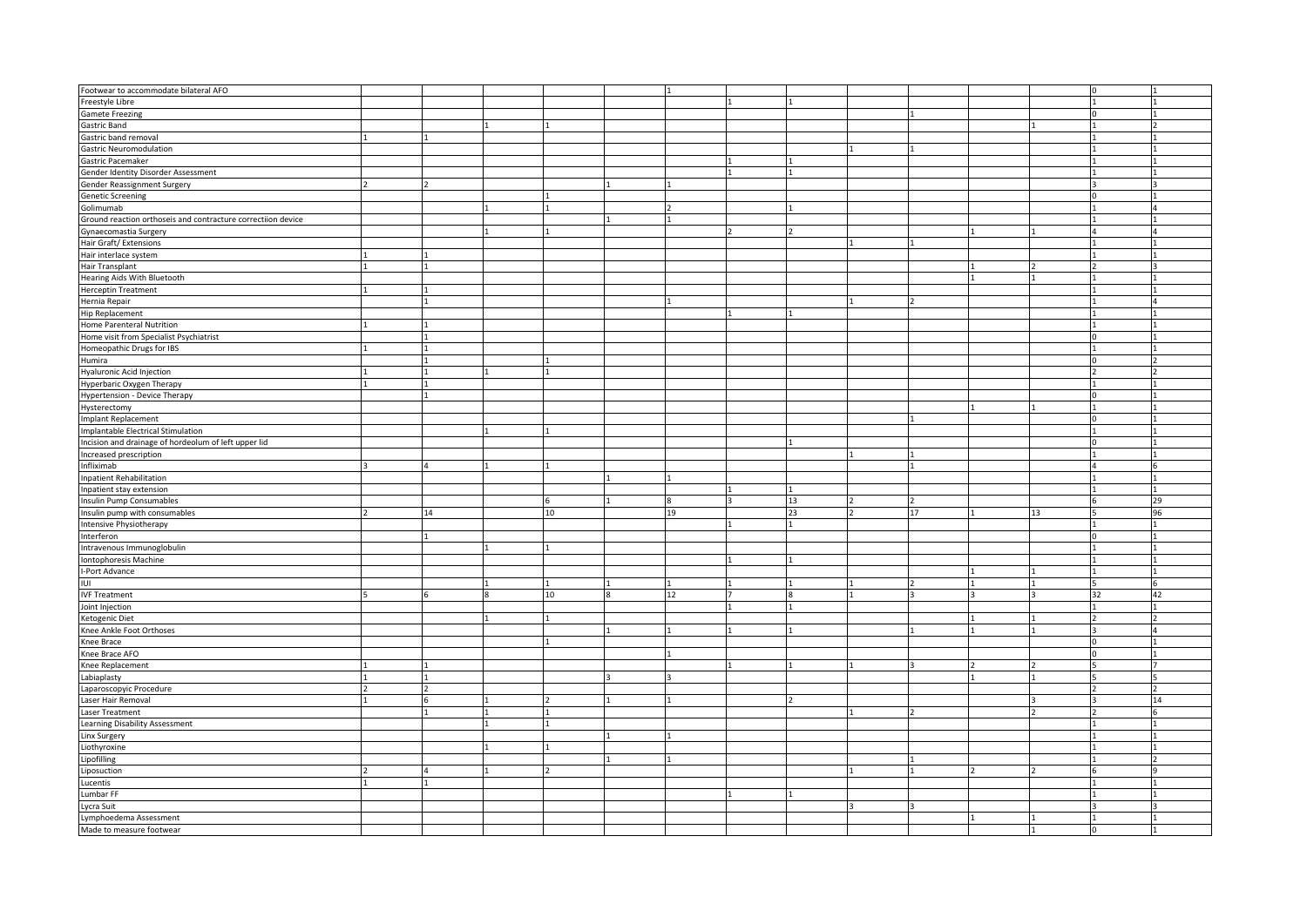| Male Breast Reduciton                                           |  |  |   |  |  |  |    |
|-----------------------------------------------------------------|--|--|---|--|--|--|----|
| <b>Male Breast Reduction</b>                                    |  |  |   |  |  |  |    |
| Male Circumcision                                               |  |  |   |  |  |  |    |
| Mandibular advancement device                                   |  |  |   |  |  |  |    |
| Mandibular Advancement Prosthesis                               |  |  |   |  |  |  |    |
|                                                                 |  |  |   |  |  |  |    |
| Massage Therapy                                                 |  |  |   |  |  |  |    |
| Mastectomy                                                      |  |  |   |  |  |  |    |
| Mastoid Re-Exploration                                          |  |  |   |  |  |  |    |
| Mastopexy                                                       |  |  |   |  |  |  |    |
| Mastopexy with possible Augmentation                            |  |  |   |  |  |  |    |
|                                                                 |  |  |   |  |  |  |    |
| <b>Medical Cannabis</b>                                         |  |  |   |  |  |  |    |
| Mental Health Assessment                                        |  |  |   |  |  |  | 15 |
| Meropenem 2g bd                                                 |  |  |   |  |  |  |    |
| MRI Scan                                                        |  |  |   |  |  |  |    |
| Multifocal Intra-Ocular Lens                                    |  |  |   |  |  |  |    |
| Myozyme                                                         |  |  |   |  |  |  |    |
|                                                                 |  |  |   |  |  |  |    |
| <b>Nasal Surgery</b>                                            |  |  |   |  |  |  |    |
| Nerve block                                                     |  |  |   |  |  |  |    |
| Nerve Root Injection                                            |  |  |   |  |  |  |    |
| Nerve Root Sleeve blocks                                        |  |  |   |  |  |  |    |
| Neuro-occupational therapy sessions                             |  |  |   |  |  |  |    |
| Neuropsychiatric Assessment                                     |  |  |   |  |  |  |    |
|                                                                 |  |  |   |  |  |  |    |
| Neuropsychology                                                 |  |  |   |  |  |  |    |
| Nipple Eversion                                                 |  |  |   |  |  |  |    |
| Nipple Reduction                                                |  |  |   |  |  |  |    |
| Non Invasive Ventilation                                        |  |  |   |  |  |  |    |
| Not Stated                                                      |  |  |   |  |  |  |    |
|                                                                 |  |  |   |  |  |  |    |
| Occlusive intraocular lens                                      |  |  |   |  |  |  |    |
| Octreotide                                                      |  |  |   |  |  |  |    |
| <b>OGD and Biopsies</b>                                         |  |  |   |  |  |  |    |
| Open MRI                                                        |  |  | Δ |  |  |  | 12 |
| Opthalmology Referral                                           |  |  |   |  |  |  |    |
| Orthotic                                                        |  |  |   |  |  |  |    |
|                                                                 |  |  |   |  |  |  |    |
| <b>Orthotic Boots</b>                                           |  |  |   |  |  |  |    |
| Orthotic knee brace                                             |  |  |   |  |  |  |    |
| Other                                                           |  |  |   |  |  |  |    |
| Out of area treatment                                           |  |  |   |  |  |  |    |
| <b>Outpatient Appointment</b>                                   |  |  |   |  |  |  |    |
| Oxygen Saturation Monitor                                       |  |  |   |  |  |  |    |
|                                                                 |  |  |   |  |  |  |    |
| Oxygen Therapy                                                  |  |  |   |  |  |  |    |
| Pain Management                                                 |  |  |   |  |  |  |    |
| Palmar Fasciotomy                                               |  |  |   |  |  |  |    |
| Pathological Demand Avoidance Disorder (PDAD) assessment.       |  |  |   |  |  |  |    |
| Pectus surgery                                                  |  |  |   |  |  |  |    |
|                                                                 |  |  |   |  |  |  |    |
| Pelvic Peritonectomy and Pelvic and Para Aortic Lymphadenectomy |  |  |   |  |  |  |    |
| Pelvic Vein Venography                                          |  |  |   |  |  |  |    |
| Penile Implant                                                  |  |  |   |  |  |  |    |
| Penile Prosthesis                                               |  |  |   |  |  |  |    |
| Perianal skin bipsy                                             |  |  |   |  |  |  |    |
| Pharyngoscopy                                                   |  |  |   |  |  |  |    |
|                                                                 |  |  |   |  |  |  |    |
| Physiotherapy                                                   |  |  |   |  |  |  |    |
| Pinnaplasty                                                     |  |  |   |  |  |  |    |
| Pressure garment                                                |  |  |   |  |  |  |    |
| Private consultation                                            |  |  |   |  |  |  |    |
| Prostate Cryotherapy                                            |  |  |   |  |  |  |    |
| Prosthetic Limb                                                 |  |  |   |  |  |  |    |
|                                                                 |  |  |   |  |  |  |    |
| <b>PRP Injections</b>                                           |  |  |   |  |  |  |    |
| Psychiatric Assessment                                          |  |  |   |  |  |  |    |
| Psychiatric Assessment using BSL                                |  |  |   |  |  |  |    |
| Psychological Assessment                                        |  |  |   |  |  |  |    |
| Psychological Assessment/intervention                           |  |  |   |  |  |  |    |
|                                                                 |  |  |   |  |  |  |    |
| Psychological Support Visits                                    |  |  |   |  |  |  |    |
| Psychological Therapies                                         |  |  |   |  |  |  |    |
| Psychotherapy                                                   |  |  |   |  |  |  |    |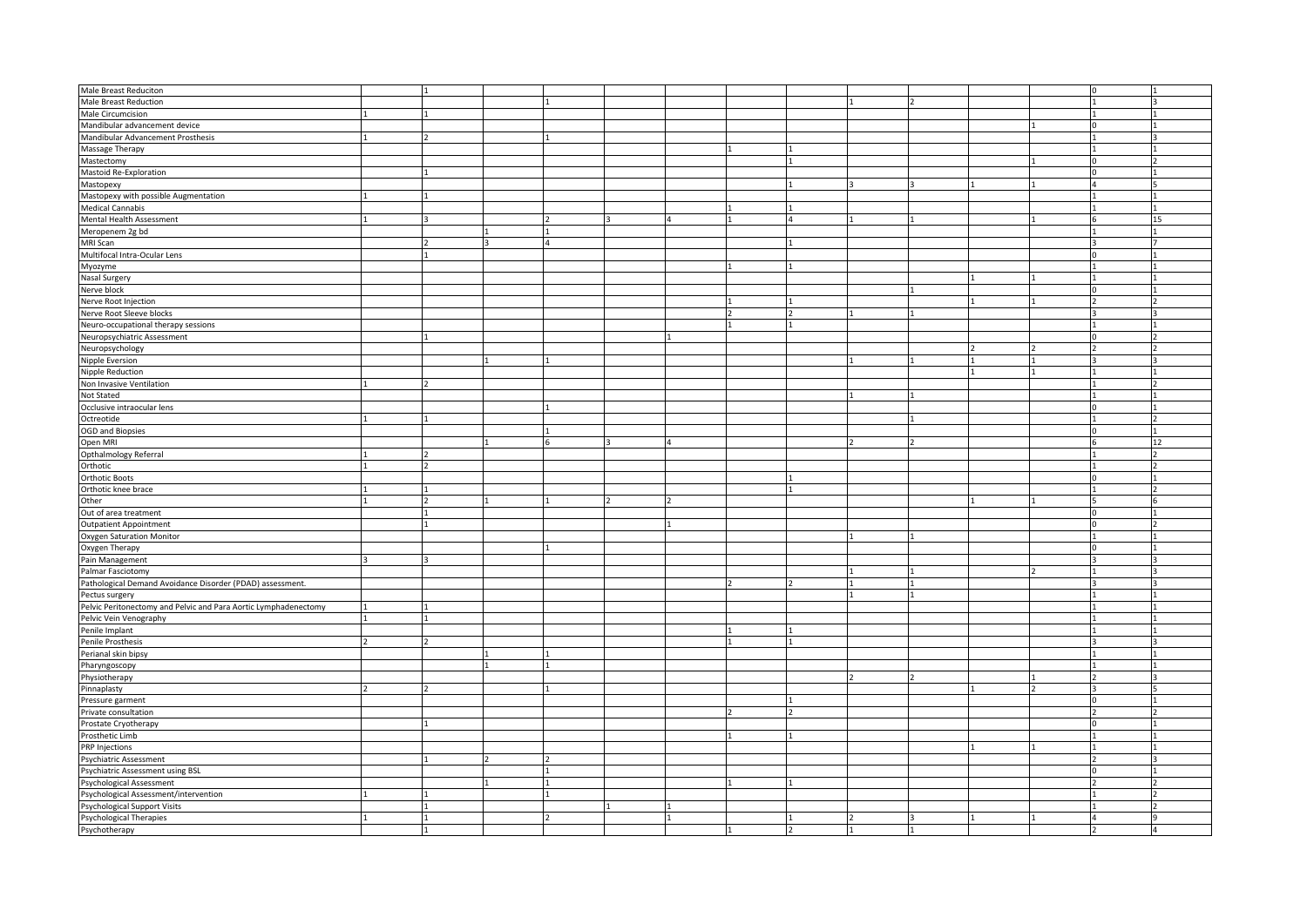| Radio Frequency Ablation                |  |  |  |  |  |  |    |    |
|-----------------------------------------|--|--|--|--|--|--|----|----|
| Reconstructive surgery                  |  |  |  |  |  |  |    |    |
| Referal to specialist                   |  |  |  |  |  |  |    |    |
| Referral                                |  |  |  |  |  |  |    |    |
| Referral to female hormone clinic       |  |  |  |  |  |  |    |    |
| Referral to insomnia clinic             |  |  |  |  |  |  |    |    |
| Referral to Liverpool ADHD Foundation   |  |  |  |  |  |  |    |    |
| Referral to Manor Hall                  |  |  |  |  |  |  |    |    |
| Referral to Psychological Service       |  |  |  |  |  |  |    |    |
|                                         |  |  |  |  |  |  | 11 | 20 |
| Rehabilitation                          |  |  |  |  |  |  |    |    |
| Removal of accessory nipple             |  |  |  |  |  |  |    |    |
| Removal of Excess skin                  |  |  |  |  |  |  |    |    |
| Removal of Neurofibromas                |  |  |  |  |  |  |    |    |
| Removal of Skin Lesions                 |  |  |  |  |  |  |    |    |
| Removal of Tia Right Renal Tumour       |  |  |  |  |  |  |    |    |
| Repair                                  |  |  |  |  |  |  |    |    |
| Repair of bespoke boots                 |  |  |  |  |  |  |    |    |
| Replacement Insulin Pump                |  |  |  |  |  |  |    | 15 |
| Replacement Knee brace                  |  |  |  |  |  |  |    |    |
|                                         |  |  |  |  |  |  |    |    |
| Replacement of Tracheostomy Tube        |  |  |  |  |  |  |    |    |
| <b>Residential Care</b>                 |  |  |  |  |  |  |    |    |
| Reversal of Sterilisation               |  |  |  |  |  |  |    |    |
| Reversal of Vasectomy                   |  |  |  |  |  |  |    |    |
| Rhinoplasty                             |  |  |  |  |  |  |    |    |
| Right Cubital Tunnel Decompression      |  |  |  |  |  |  |    |    |
| Rituximab                               |  |  |  |  |  |  |    |    |
| Romiplostim                             |  |  |  |  |  |  |    |    |
| Ruxolitinib                             |  |  |  |  |  |  |    |    |
| Salivary Melatonin testing              |  |  |  |  |  |  |    |    |
| Salvage Prostate Cryotherapy            |  |  |  |  |  |  |    |    |
|                                         |  |  |  |  |  |  |    |    |
| <b>Scar Revision</b>                    |  |  |  |  |  |  |    |    |
| <b>Second Opinion</b>                   |  |  |  |  |  |  |    |    |
| Semen Storage                           |  |  |  |  |  |  |    |    |
| Sensory Integration Treatment           |  |  |  |  |  |  |    |    |
| Septorhinoplasty                        |  |  |  |  |  |  |    |    |
| Sequential oral sensory feeding program |  |  |  |  |  |  |    |    |
| Shock Wave Therapy                      |  |  |  |  |  |  |    |    |
| <b>Shoes Raises</b>                     |  |  |  |  |  |  |    |    |
| Sign Health therapy                     |  |  |  |  |  |  |    |    |
| Silver tracheostomy tube                |  |  |  |  |  |  |    |    |
| Skin Graft                              |  |  |  |  |  |  |    |    |
| Sleep Endoscopy                         |  |  |  |  |  |  |    |    |
|                                         |  |  |  |  |  |  |    |    |
| Sodium Oxybate                          |  |  |  |  |  |  |    |    |
| <b>Special Bed</b>                      |  |  |  |  |  |  |    |    |
| <b>Specialist Assessment</b>            |  |  |  |  |  |  |    |    |
| <b>Specialist Counselling</b>           |  |  |  |  |  |  |    |    |
| Specialist Opinion                      |  |  |  |  |  |  |    |    |
| Specialist orthopaedic assessment       |  |  |  |  |  |  |    |    |
| Specialist therapy                      |  |  |  |  |  |  |    |    |
| SPECT Scan                              |  |  |  |  |  |  |    |    |
| Speech and Language Therapy             |  |  |  |  |  |  |    |    |
| Sperm Freeze and Store                  |  |  |  |  |  |  |    |    |
| Sperm Retrieval                         |  |  |  |  |  |  |    |    |
|                                         |  |  |  |  |  |  |    |    |
| Spinal Cord Stimulation                 |  |  |  |  |  |  |    |    |
| Spinal injection                        |  |  |  |  |  |  |    |    |
| Spinal Surgery                          |  |  |  |  |  |  |    |    |
| Stairclimber                            |  |  |  |  |  |  |    |    |
| <b>Standing Frame</b>                   |  |  |  |  |  |  |    |    |
| <b>Standing MRI</b>                     |  |  |  |  |  |  |    |    |
| Stelara Biologic Therapy                |  |  |  |  |  |  |    |    |
| Stem cell treatment                     |  |  |  |  |  |  |    |    |
| Sterilisation                           |  |  |  |  |  |  |    |    |
| Steroid injection for scarring          |  |  |  |  |  |  |    |    |
|                                         |  |  |  |  |  |  |    |    |
| Stiripentol                             |  |  |  |  |  |  |    |    |